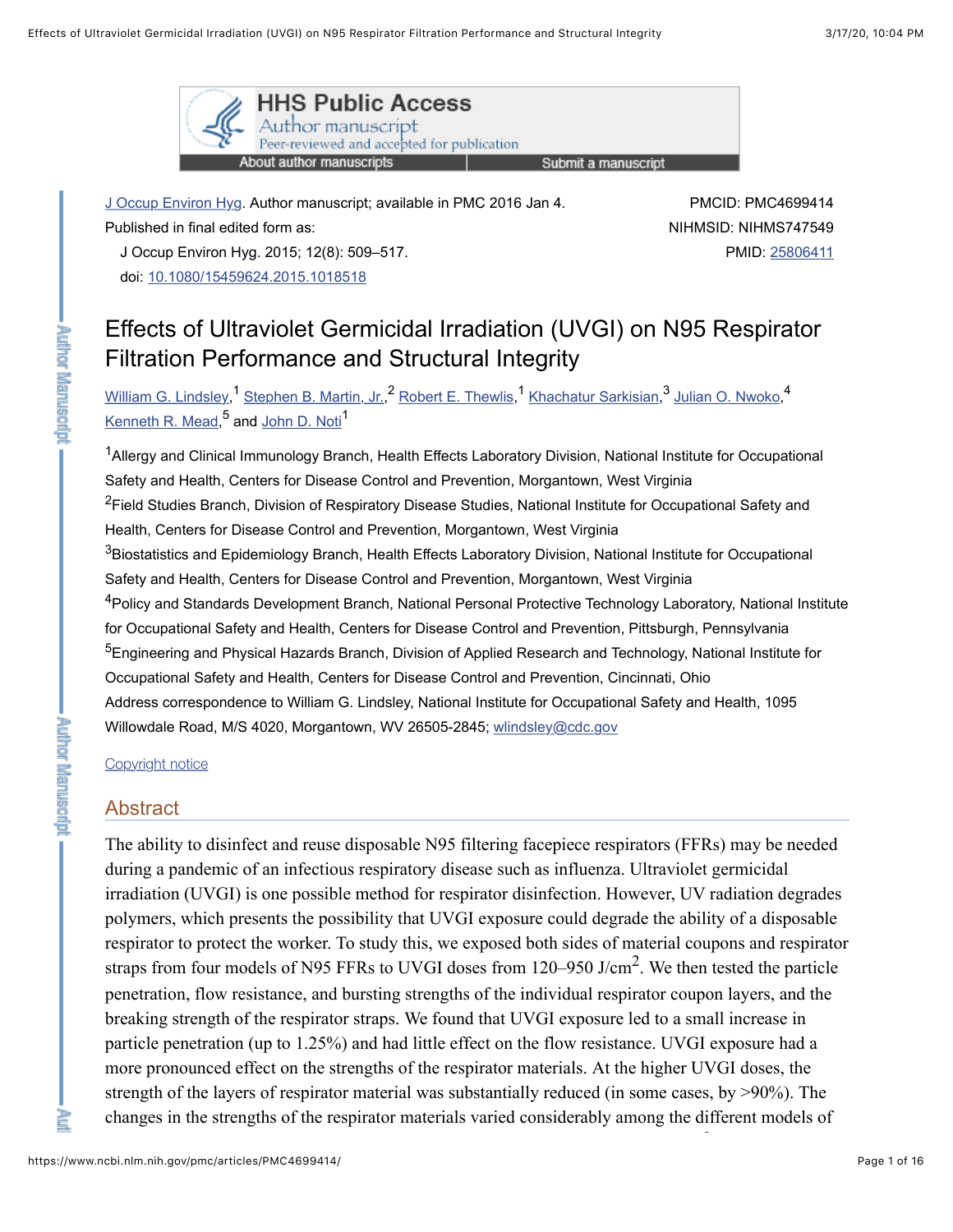respirators. UVGI had less of an effect on the respirator straps; a dose of 2360 J/cm<sup>2</sup> reduced the breaking strength of the straps by 20–51%. Our results suggest that UVGI could be used to effectively disinfect disposable respirators for reuse, but the maximum number of disinfection cycles will be limited by the respirator model and the UVGI dose required to inactivate the pathogen.

**Keywords:** airborne transmission, disinfection, healthcare workers, respiratory infections/prevention, respiratory protective devices, ultraviolet light

# INTRODUCTION

**Tor Martiacorpi** 

**Author Marwachter** 

**Author Marwschpt** -

The possibility of a global pandemic of an infectious respiratory disease is of tremendous concern to the occupational health community, because healthcare workers would face the greatest risk of exposure. For pandemic diseases that may be transmitted by airborne particles, the isolation precaution guidelines from the Centers for Disease Control and Prevention (CDC) call for healthcare workers to wear respiratory protection while treating patients.<sup>([1\)](#page-14-0)</sup> Because of their loose fit and low filtration capacity, surgical masks do not provide respiratory protection from small airborne particles.  $(1,2)$  $(1,2)$  $(1,2)$  $(1,2)$  For this reason, the most common respiratory protection device used in healthcare settings is the disposable N95 filtering face-piece respirator (FFR). However, infection control procedures typically call for disposable FFRs to be discarded after a single use to avoid cross-contamination. This means that a pandemic of a disease such as influenza would require a tremendous number of FFRs to protect healthcare workers from airborne transmission. The Institute of Medicine (IOM) projected that a 6 week influenza pandemic would require 90 million  $FFRs$ .  $(3)$  $(3)$  The Occupational Safety and Health Administration (OSHA) has predicted that an influenza pandemic would likely last 24 weeks, which suggests that up to 360 million FFRs could be needed in the United States alone.<sup>[\(4](#page-14-3))</sup> A surge in demand of this magnitude would greatly exceed current stockpiles and production capabilities, and would almost certainly result in a shortage.

One possible way to meet the need for FFRs during a pandemic would be to reuse them,  $(3)$  $(3)$  since even a small number of reuses would greatly expand the available pool of disposable respirators. During the 2009 H1N1 pandemic, the CDC recommended that healthcare facilities consider extending the use of and reusing N95 respirators if necessary.<sup> $(5)$  $(5)$ </sup> However, a significant concern with reuse is the possibility that the external surfaces of the respirator will become contaminated with infectious material and lead to disease transmission if, for example, a worker touches the respirator surface while re-donning it. To avoid this, FFRs would need to be decontaminated after each use. The IOM determined that no effective decontamination strategy existed for disposable respirators and recommended that this be explored.<sup>[\(3](#page-14-2))</sup>

A variety of techniques for decontaminating N95 respirators have been tested, including autoclaving, steam generated by heat or microwaves, ethylene oxide, vaporized hydrogen peroxide, and bleach.  $(6-11)$  $(6-11)$  All of these techniques have advantages and disadvantages. Heat and steam can melt or degrade the respirator and require drying the FFR after treatment.  $(10,12)$  $(10,12)$  $(10,12)$  $(10,12)$  Chemical disinfectants require rinsing and drying, and can leave an unpleasant odor or a residue that irritates the skin.  $(12)$  $(12)$  Gaseous systems using ethylene oxide or vaporized hydrogen peroxide require specialized equipment and ventilation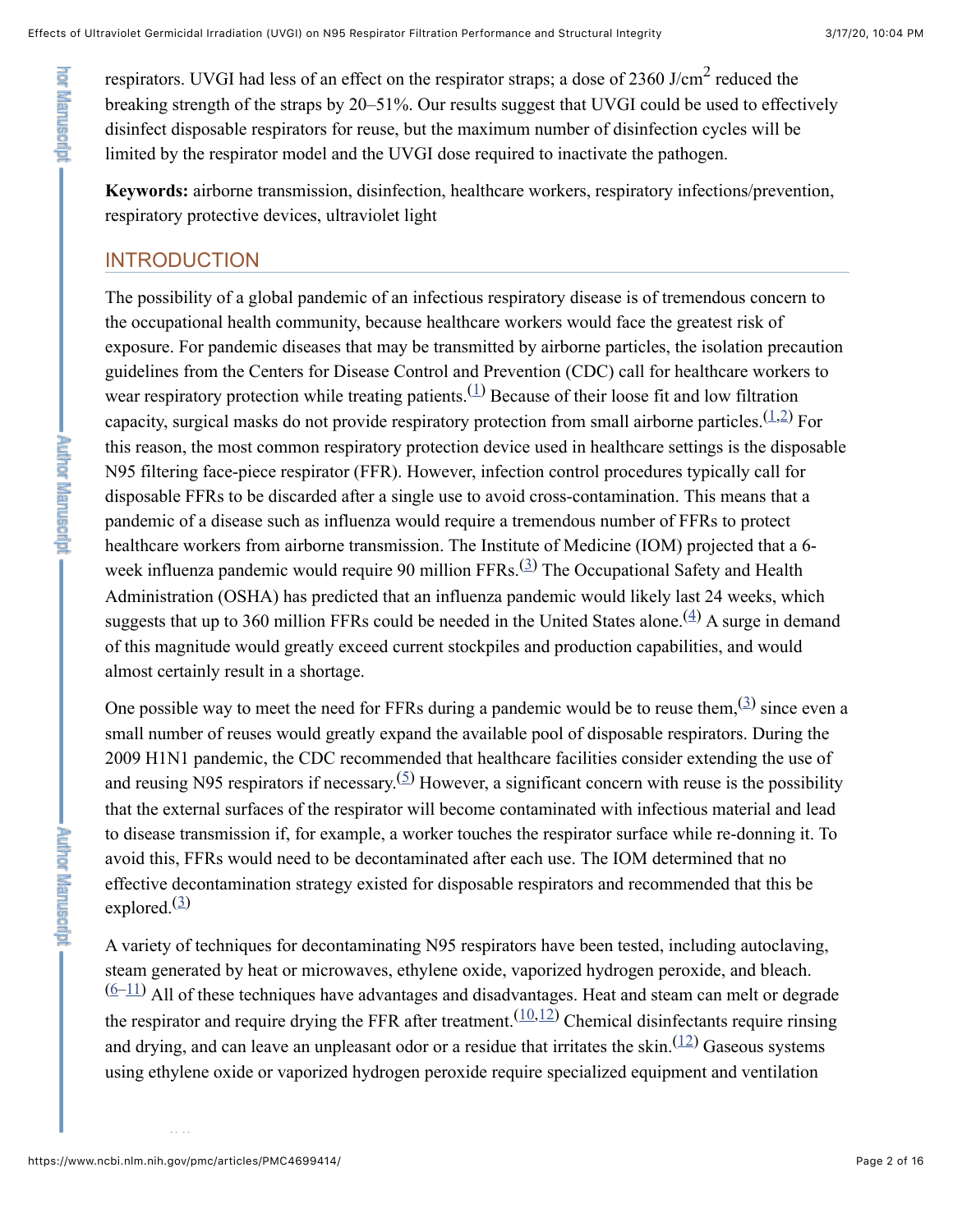controls.  $(11)$  $(11)$  N95 respirators cannot be disinfected with alcohols such as isopropanol because alcohols remove the electrostatic charge from the filtration media and substantially degrade its filtration capacity. $\frac{(13)}{2}$  $\frac{(13)}{2}$  $\frac{(13)}{2}$ 

Disposable respirators also can be decontaminated through the use of ultraviolet germicidal irradiation (UVGI). UVGI uses ultraviolet light to inactivate microorganisms, primarily by cross-linking thymidine nucleotides in DNA and uracil nucleotides in RNA, which blocks replication.  $(14)$  $(14)$  UVGI systems are relatively quick and easy to use, and do not leave chemical residues or risk exposing workers to toxic chemicals. In the lab, UVGI has been successfully used to decontaminate N95 respirators exposed to the bacteriophage MS2  $\frac{(15,16)}{2}$  $\frac{(15,16)}{2}$  $\frac{(15,16)}{2}$  $\frac{(15,16)}{2}$  and influenza virus.  $\frac{(6,8)}{2}$  $\frac{(6,8)}{2}$  $\frac{(6,8)}{2}$  $\frac{(6,8)}{2}$  $\frac{(6,8)}{2}$ 

An important consideration for all decontamination methods, including UVGI, is the risk that they will degrade the respirator material, and in particular that they will reduce the ability of the respirator to filter out infectious bioaerosols. This is especially a concern with UVGI, as UV radiation degrades polymers, which are used in the construction of disposable FFRs. Some studies have looked at the effects of UVGI on respirator appearance, fit, airflow resistance, and filtration efficiency after one to three decontamination cycles and have found no significant effects.  $(7, 10, 12)$  $(7, 10, 12)$  $(7, 10, 12)$  $(7, 10, 12)$  However, the effects of extended exposures to UVGI after multiple decontamination cycles are not known, and it is unclear how large a cumulative dose of UVGI respirators can withstand, what damage eventually occurs, or how many times disposable FFRs could potentially be decontaminated and reused.

The purpose of this project was to study the effects of UVGI on the filtration performance and structural integrity of N95 respirators. By measuring the amount of UVGI to which respirators could be exposed before degrading, the maximum number of decontamination cycles to which disposable FFRs could be exposed can be determined, and concerns about possible loss of aerosol filtration efficiency can be examined. The results of this study will assist in the evaluation of UVGI as a potential method for FFR decontamination and in the design of systems and procedures for decontaminating respirators during a pandemic.

# **METHODS**

### **Summary**

**Adjactments** 

**Author Marwescript** 

**Author Marnesotpt** 

Circular coupons were punched from N95 respirators and tested to determine their filter penetration (the fraction of aerosol particles that are not removed from the air stream and thus pass through the respirator material) and their flow resistance (the amount of air pressure required for air to flow through the respirator material at a given flow rate). Both sides of the coupons were exposed to UVGI and their filter penetration and flow resistance were tested again. The layers of the coupons were then separated and the bursting strength of each layer was determined. Straps were removed from respirators, both sides were exposed to UVGI, and their maximum tensile strengths were measured.

## **Respirators**

Four models of N95 FFRs were selected for our experiments from those contained in the Strategic National Stockpile maintained by the CDC for use during public health emergencies. The models used were the 1860 N95 respirator/surgical mask (referred to as the 3M 1860; 3M, St. Paul, MN), the 9210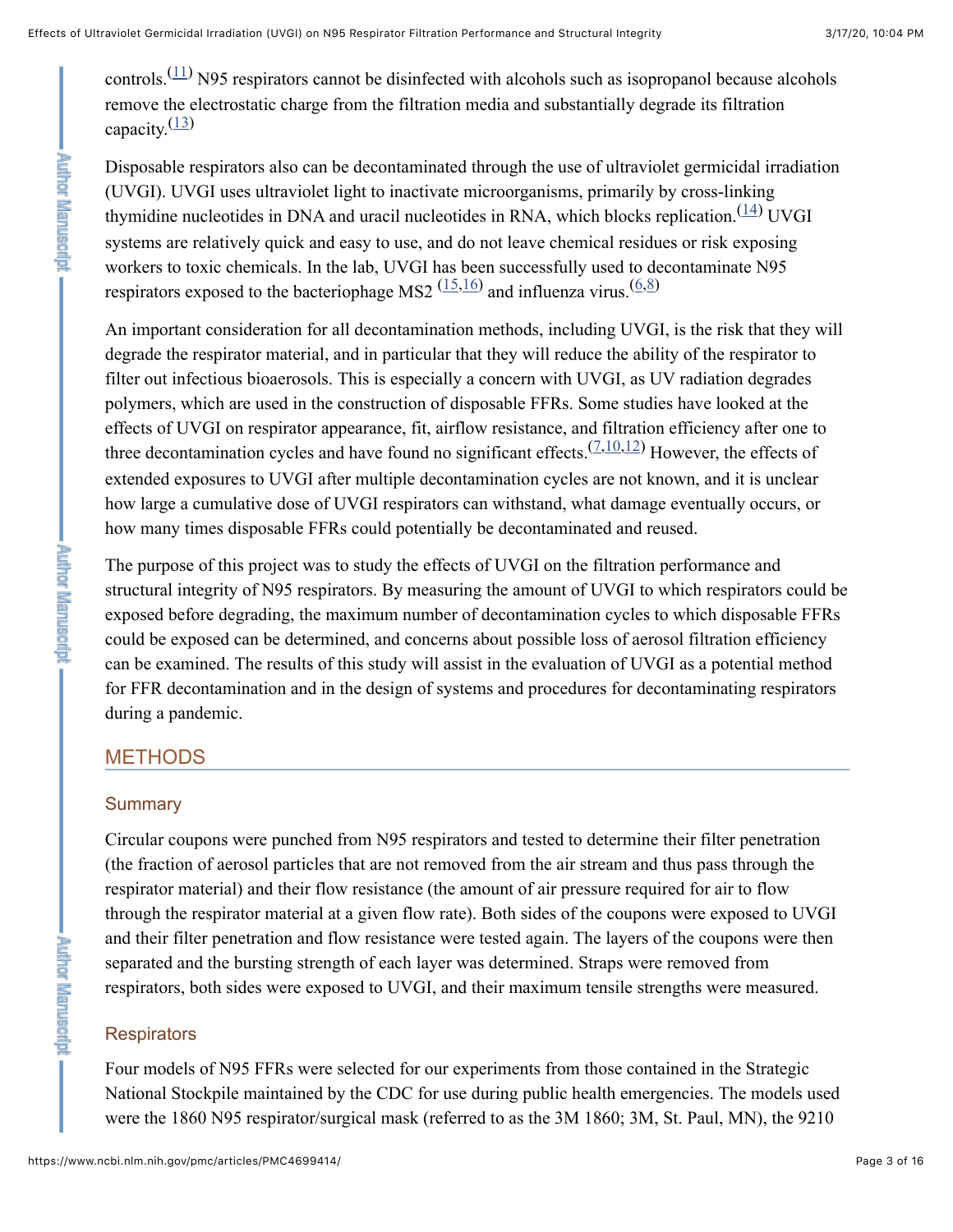N95 respirator (referred to as the 3M 9210; 3M), the 1730 N95 respirator/surgical mask (referred to as the GE 1730; Gerson, Middleboro, MA), and the 46727 N95 respirator/surgical mask (referred to as the KC 46727; Kimberly-Clark, Roswell, GA). All respirators of each model were from the same lot number. For testing, 3–4 circular 37 mm coupons were punched from each respirator sample to obtain a total of 24 coupons for each respirator model. Four test coupons from each respirator model were tested under each exposure condition. The coupons were loaded into holders composed of two middle ring sections from three-piece polystyrene 37 mm filter cassettes (Part# 225–3250, SKC, Eighty-four, PA). The holders were then wrapped with black vinyl tape. This arrangement left both sides of the test coupon uncovered so that they could be exposed to UV irradiation. Two straps were cut from each respirator for exposure and testing: one strap was used as a control while the other was exposed.

#### Filter Penetration and Flow Resistance

The filter penetration and flow resistance of the respirator coupons were tested before and after UV exposure using a commercial aerosol filter tester (Model 3160, TSI, Shoreview, MN). The fraction of aerosol particles that passed through the respirator coupon was measured sequentially using NaCl particles with diameters of 0.02, 0.03, 0.04, 0.05, 0.06, 0.08, 0.1, 0.2, 0.3, and 0.4 *µ*m. The maximum of these values was defined as the filter penetration. The flow resistance was determined by measuring the pressure drop of the airflow across the coupon. All tests were performed at an air flow rate of 5 l/min.

### UVGI Exposure

**Author Marruscript** 

**Author Marnesotipt** 

**Author Martus** 

Respirator coupons and straps were exposed to ultraviolet light with a primary wavelength of 254 nm (UV-C) in a custom-made 91 cm  $\times$  31 cm  $\times$  64 cm high chamber. The chamber was fitted with two 15 Watt T-150 254 nm UV-C lamps in a reflective housing and lined with black felt to minimize reflections. UV-C irradiance was measured using a radiometer (ILT-1700, International Light Technologies, Peabody, MA). Eight respirator coupons were placed on a horizontal surface so that the coupons and the sensor were approximately 6.2 cm below the lamps. A section of filter cassette was attached to the sensor head of the radiometer so that the irradiation of the sensor head would match that of the coupons. Calibration measurements using the radiometer showed that the irradiance of the eight positions varied by no more than  $\pm 4\%$ . Samples were also rotated once among the positions when they were flipped so that the mean exposures for the different groups were within  $\pm 0.1\%$  of each other. The respirator coupons were exposed to 0, 120, 240, 470, or 950 J/cm<sup>2</sup> of UV-C on each side (one side was exposed at a time). To expose the respirator straps, eight straps were laid side-by-side horizontally on a support surface at the same height as the sensor and each side was exposed to 0, 590, 1180, or 2360  $J/cm<sup>2</sup>$  in a similar manner to the coupons. Temperature and humidity in the chamber were monitored using a humidity and temperature transmitter (HMT330, Vaisala, Helsinki, Finland). The mean temperature during coupon exposures was 27°C (SD 1.7) and the mean relative humidity was 25% (SD 6.5). The exposure system was controlled using a custom-written computer program (LabVIEW 2013, National Instruments, Austin, TX).

Strength Measurements of Respirator Coupons and Straps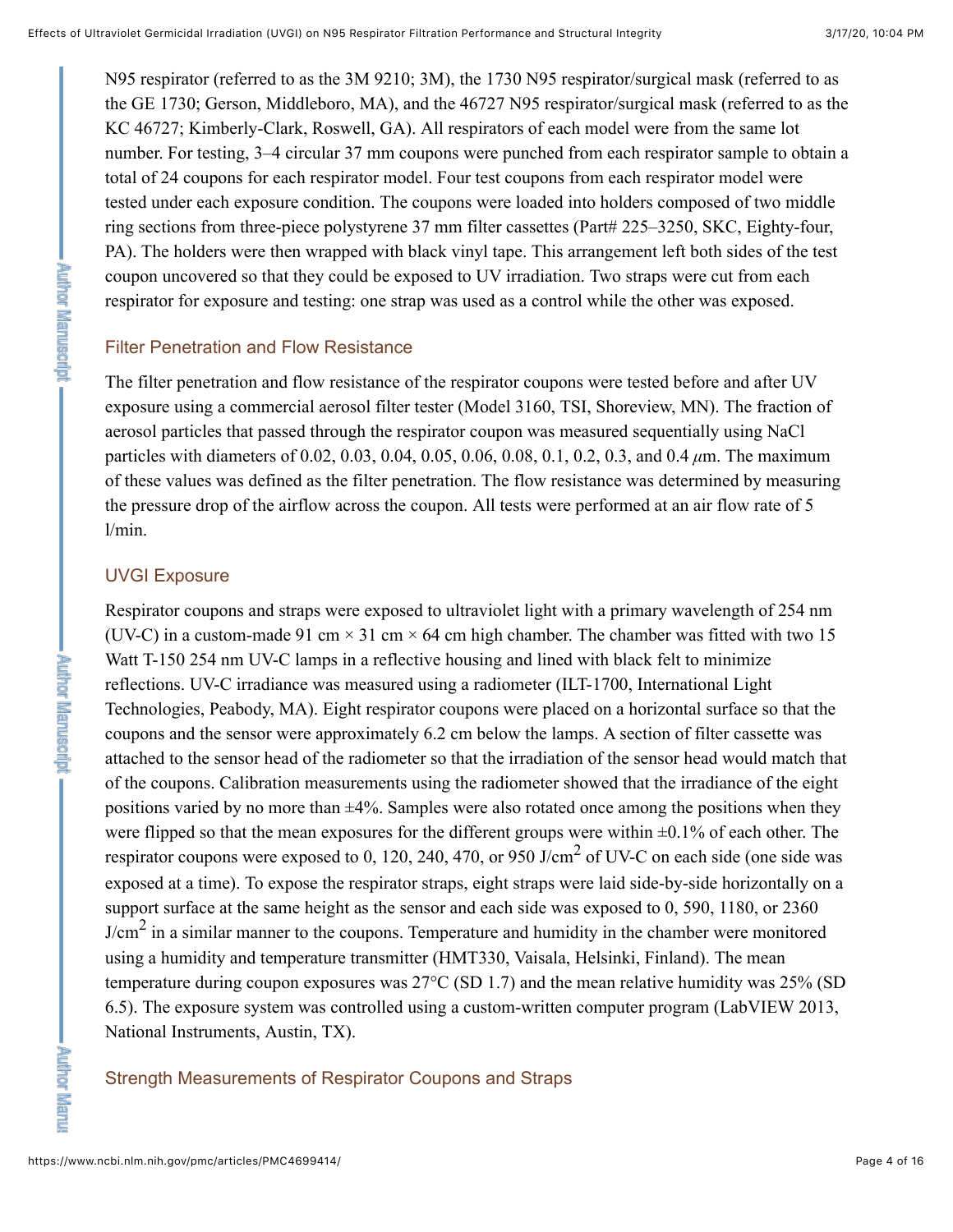After the final filtration tests, the respirator coupons were removed from the filter cassettes and separated into layers as described previously.  $(17)$  $(17)$  The 3M 1860, 3M 9210, and the Gerson 1730 had three layers each, while the Kimberly-Clark 46727 had four layers. The layers were tested separately because some layers are much stronger than others in the same respirator, and changes in some layers might be masked by other layers. In addition, the UVGI dose received by the outer and innermost layers is higher than the middle layers because of attenuation. Analyzing the layers separately therefore provided better information on the effects of UVGI on the material. The bursting strength of each layer was measured using a half-scale version of the fixture described in ASTM Standard  $D3787^{\textcirc}(18)$  $D3787^{\textcirc}(18)$  $D3787^{\textcirc}(18)$ mounted in a materials testing machine (Model 5569A, Instron, Norwood, MA). Each coupon layer was clamped in a ring-shaped holder with a 22 mm central hole and rounded edges. A 12.7 mm polished steel ball was pushed through the material at a traverse rate of 2.5 mm/sec and the maximum force before failure was recorded. The respirator straps were clamped in the materials testing machine after UVGI exposure and stretched at a traverse rate of 5 mm/sec until breaking.

#### Analysis of Results

ë

**Author Martiacetpr** 

**Purbos Maruscript** 

The experimental data were analyzed using SAS software (SAS Institute, Cary, NC). Data for each respirator were evaluated separately. To determine if there was any difference in penetration or flow resistance before and after UVGI irradiation, a randomized Complete Block Design model was fitted using the PROC MIXED procedure with the respirator type included as a random effect. Analyses for differences in the burst strength of UVGI exposed and unexposed respirator layers were done in a similar fashion. Differences in the breaking strength between UVGI exposed and nonexposed respirator straps were evaluated using a PROC MIXED procedure. Two tables showing the numerical results for all of the tests are included as <u>on-line supplemental materials</u>.

#### RESULTS

The effects of different doses of UVGI on the ability of aerosol particles to penetrate through the different respirators are shown in [Figure 1.](https://www.ncbi.nlm.nih.gov/pmc/articles/PMC4699414/figure/F1/) For the control coupons, the penetration stayed the same or decreased slightly during the second test; the difference was statistically significant for only one respirator [\(Table I\)](https://www.ncbi.nlm.nih.gov/pmc/articles/PMC4699414/table/T1/). For 16 of the 20 exposed coupons, the penetration increased after exposure, and the difference was statistically significant for 12 coupons. The mean penetration values for all of the coupons were 5% or less both before and after exposure.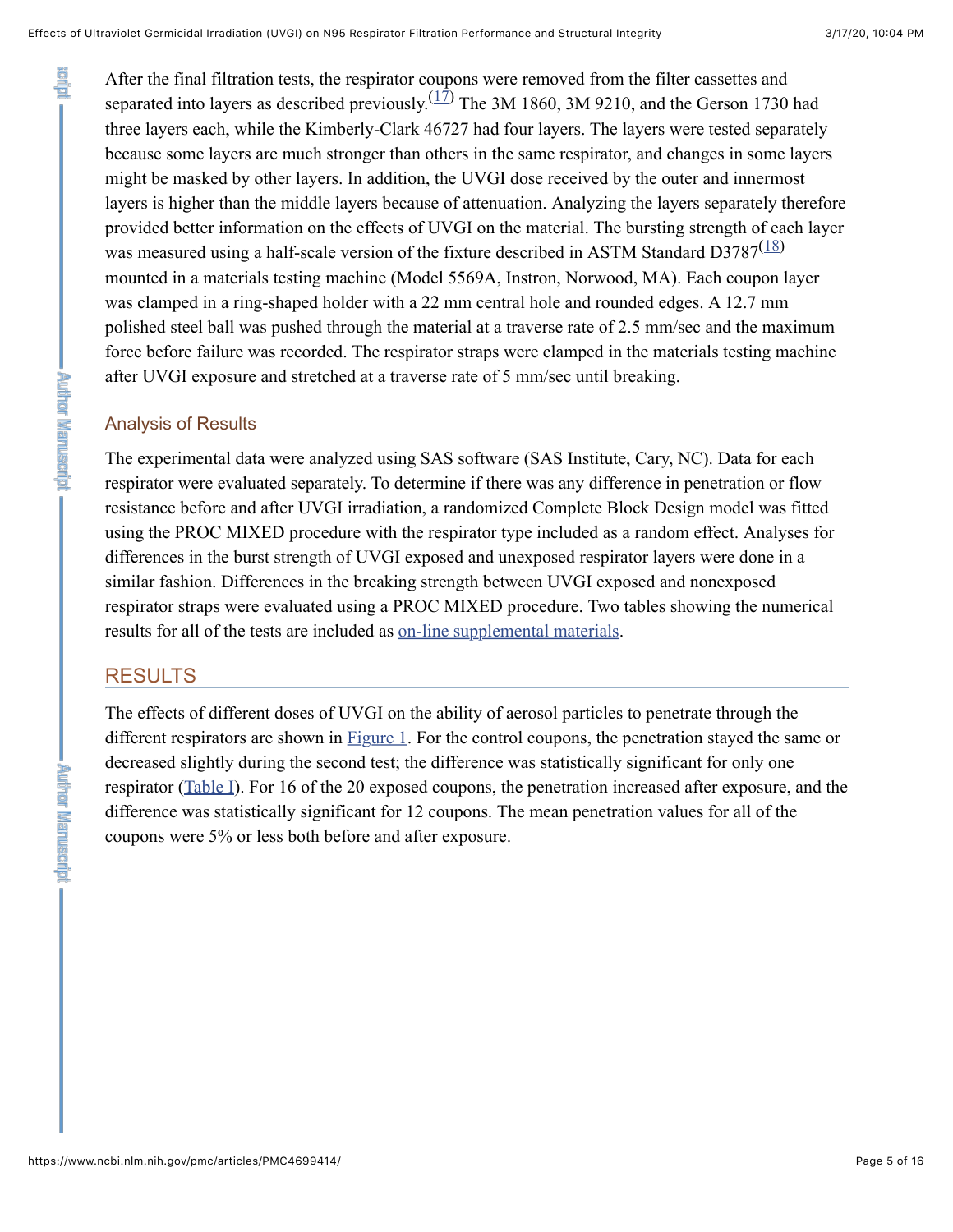

**September 2018**<br>
1

**Author Marwaght** 

**Formal Reports** 

Particle penetration vs. UVGI exposure for respirator material. (A) 3M 1860; (B) 3M 9210; (C) GE 1730; (D) KC 46727. Each pair of bars shows the mean penetration for four 37 mm test coupons before and after UVGI exposure. Error bars show the standard deviation.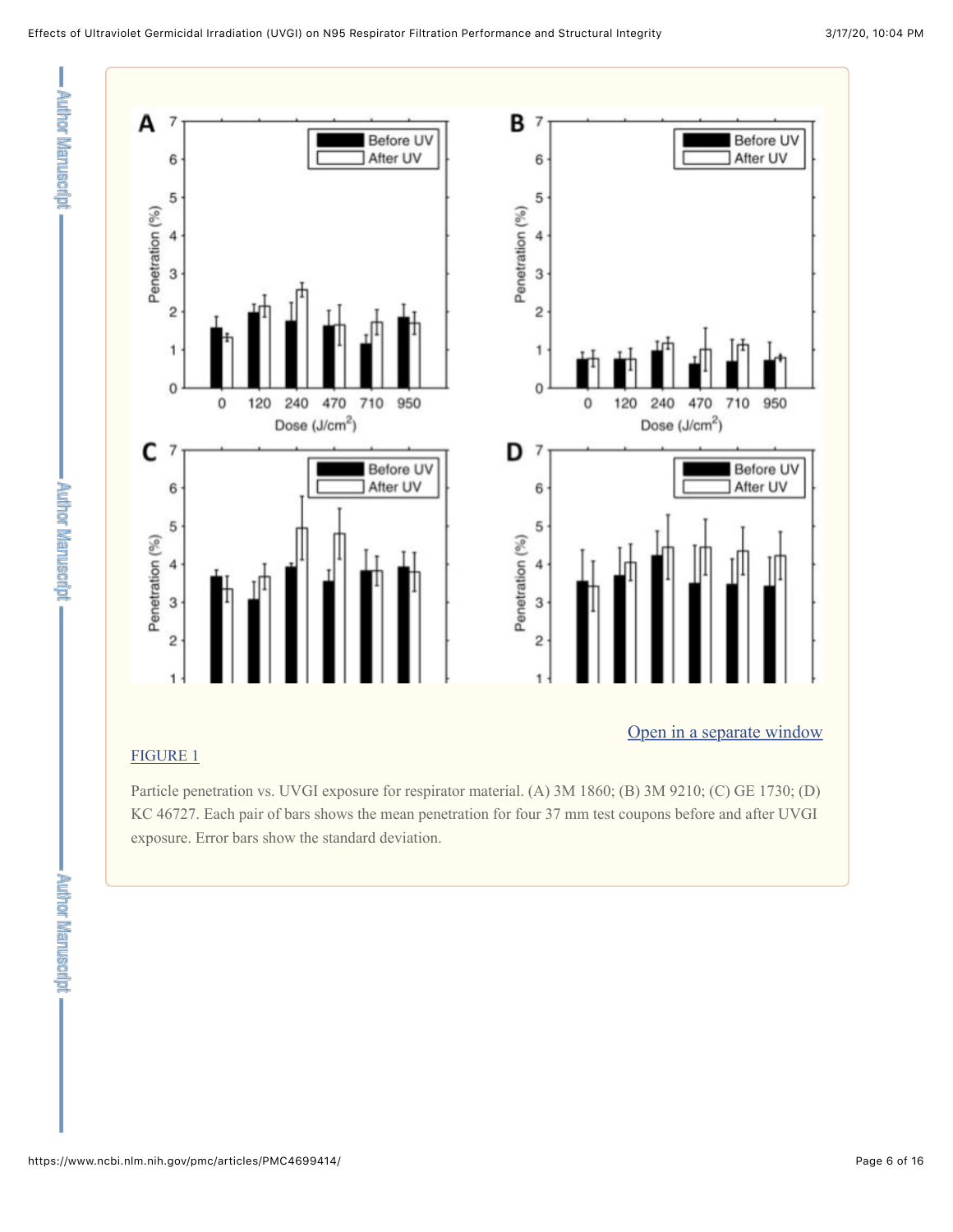## TABLE I

**Printed Report** 

**Allischuschus** 

**Author Maruscript —** 

#### Before-and-After Comparison for Penetration and Resistance

|                   |                     | Penetration |             | <b>Resistance</b>                     |                 |
|-------------------|---------------------|-------------|-------------|---------------------------------------|-----------------|
| <b>Respirator</b> | UVGI Dose $(J/cm2)$ |             |             | Change (%) p-value Change (%) p-value |                 |
| 3M 1860           | $\boldsymbol{0}$    | $-16%$      | 0.0684      |                                       | $-0.1\%$ 0.8979 |
|                   | 120                 | 9%          | 0.1916      | $-0.4\%$ 0.371                        |                 |
|                   | 240                 | 47%         | < 0001      |                                       | $-0.8\%$ 0.0911 |
|                   | 470                 | 2%          | 0.8485      | $0.6\%$ 0.22                          |                 |
|                   | 710                 | 50%         | 0.0003      |                                       | 1.0% 0.0251     |
|                   | 950                 | $-8%$       | 0.26        |                                       | 1.4% 0.0041     |
| 3M 9210           | $\boldsymbol{0}$    | 3%          | 0.8767      |                                       | 0.6% 0.5259     |
|                   | 120                 | $0\%$       | 0.9845      |                                       | 0.0% 0.9807     |
|                   | 240                 | 21%         | 0.1241      |                                       | 0.7% 0.4531     |
|                   | 470                 | 60%         | 0.0079      |                                       | 4.6% 0.0002     |
|                   | 710                 | 64%         | 0.0028      |                                       | $-2.2\%$ 0.0355 |
|                   | 950                 | 10%         | 0.5624      |                                       | $-5.4\%$ <.0001 |
| Gerson 1730       | $\boldsymbol{0}$    | $-9%$       | 0.0301      |                                       | 0.9% 0.041      |
|                   | 120                 | 20%         | 0.0004      |                                       | 0.2% 0.5832     |
|                   | 240                 | 26%         | < 0001      |                                       | $-0.4\%$ 0.2489 |
|                   | 170                 | 250/        | $\sim$ 0001 | 1 10/                                 | 0.0107          |

For the penetration, the change is shown as a fraction of the original value; for example, if the penetration was 4% before exposure and 5% after, the change is given in the table as 25%, not 1%.

The mean flow resistance of the control coupons increased from the first to the second test in two cases and decreased in two cases [\(Figure 2](https://www.ncbi.nlm.nih.gov/pmc/articles/PMC4699414/figure/F2/)). The difference was statistically significant in one case [\(Table I](https://www.ncbi.nlm.nih.gov/pmc/articles/PMC4699414/table/T1/)) but for all controls the change was less than 1% of the initial value. The flow resistance increased after UVGI exposure for 12 of the exposed coupons and decreased for 8; the difference was statistically significant for 12 coupons, but the change was less than 6% of the initial value in all cases.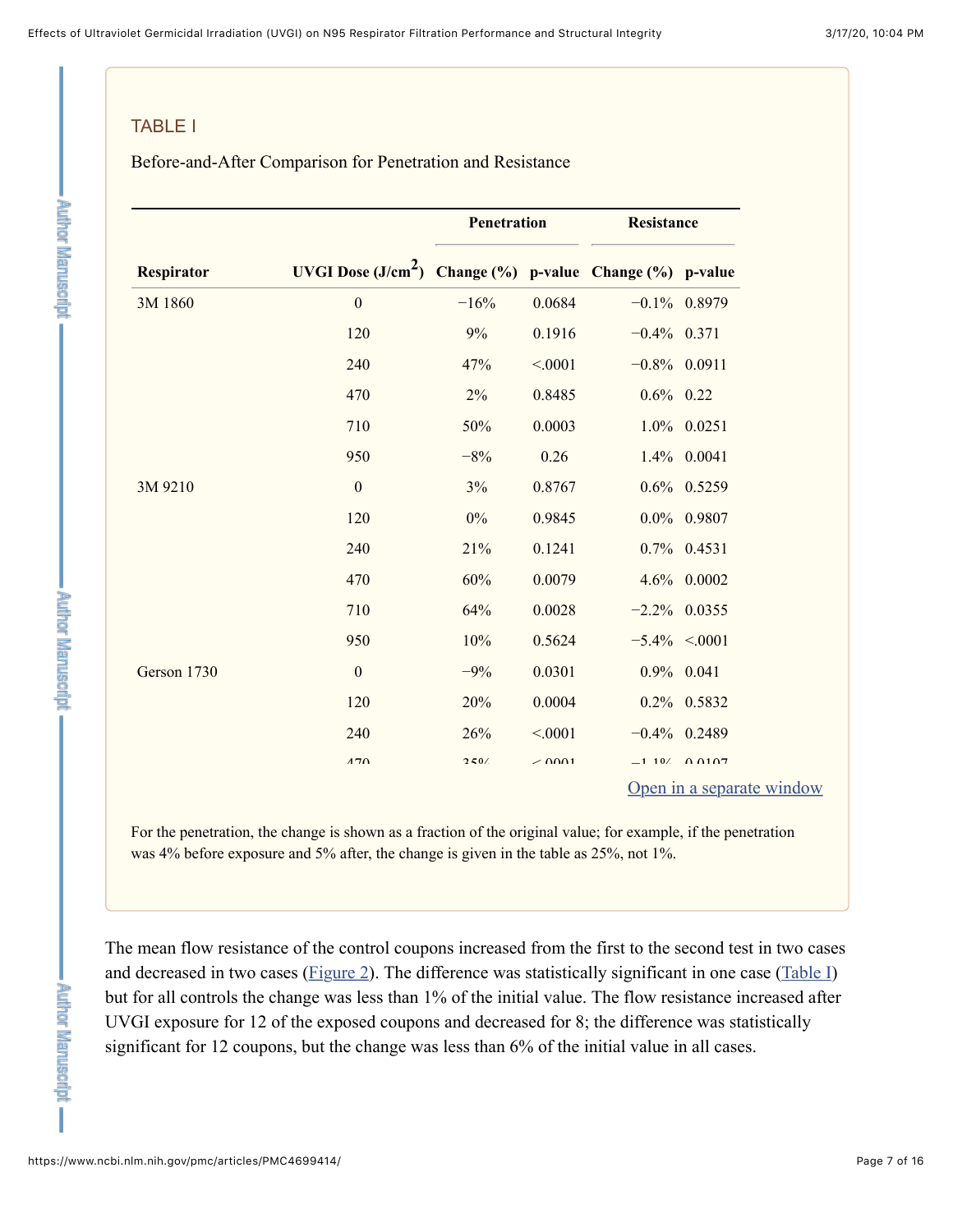

**Author Marwachth** 

**Author Marwashpr** 

**Author** 

Flow resistance vs. UVGI dose for respirator material. (A) 3M 1860; (B) 3M 9210; (C) GE 1730; (D) KC 46727. Each pair of bars shows the mean flow resistance for four 37 mm test coupons before and after UVGI exposure. The units "mm H<sub>2</sub>O" are used by convention; 1 mm H<sub>2</sub>O = 9.8 N/m<sup>2</sup>. Error bars show the standard deviation.

The strength of the different layers of respirator material generally decreased after UVGI exposure ( [Figure 3](https://www.ncbi.nlm.nih.gov/pmc/articles/PMC4699414/figure/F3/)). At a dose of 120 J/cm<sup>2</sup>, only two of the 13 layers total lost a significant amount of strength; this increased to 10 of 13 layers at the maximum dose of 950 J/cm<sup>2</sup> ([Table II\)](https://www.ncbi.nlm.nih.gov/pmc/articles/PMC4699414/table/T2/). In several cases, the strength fell more than 90% at the highest two doses.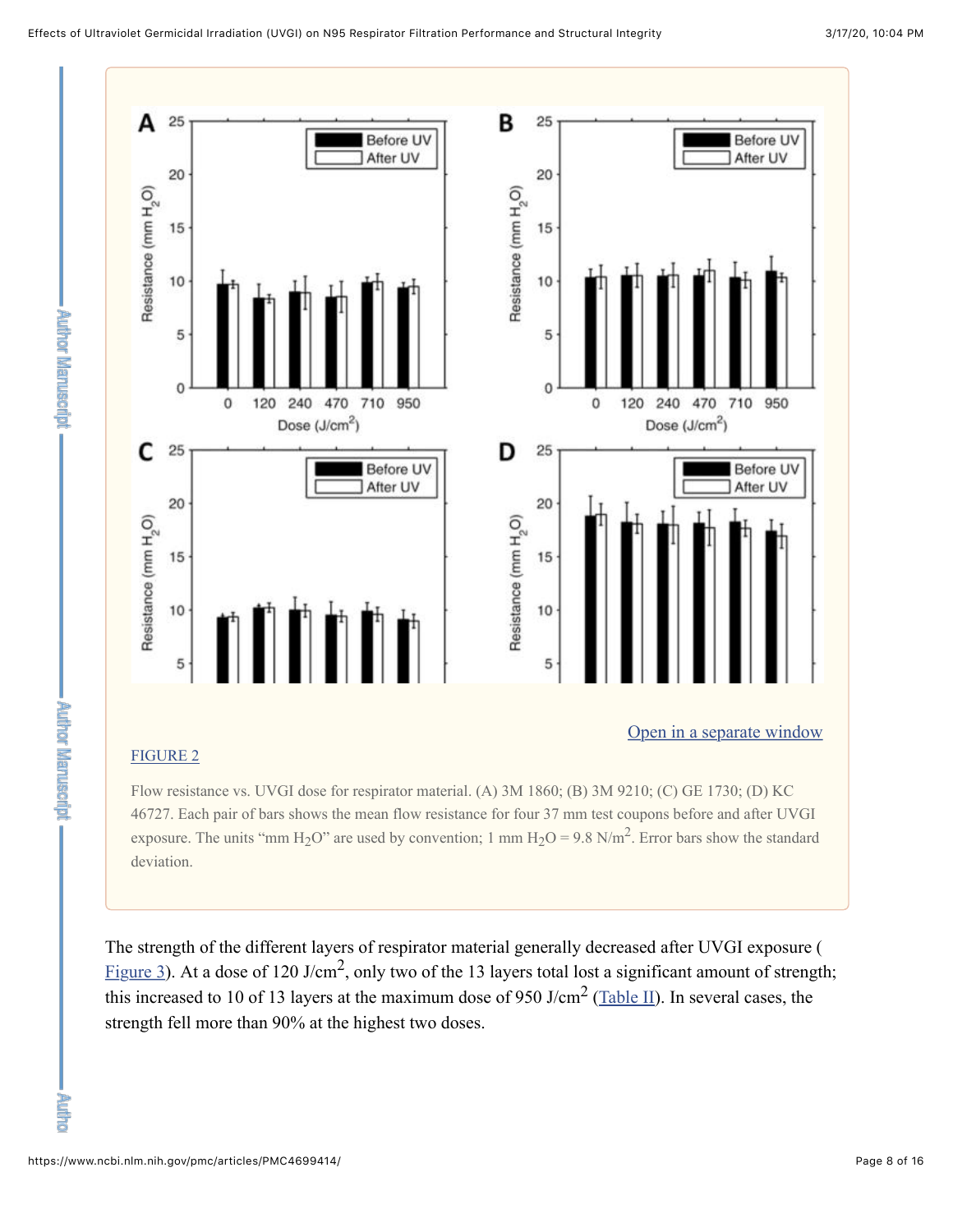

Ï

**Author Marwscript** 

Bursting strength vs. UVGI dose for respirator material. (A) 3M 1860; (B) 3M 9210; (C) GE 1730; (D) KC 46727. Each data point shows the mean bursting strength for four 37 mm test coupons exposed to the dose of UVGI. Error bars show the standard deviation.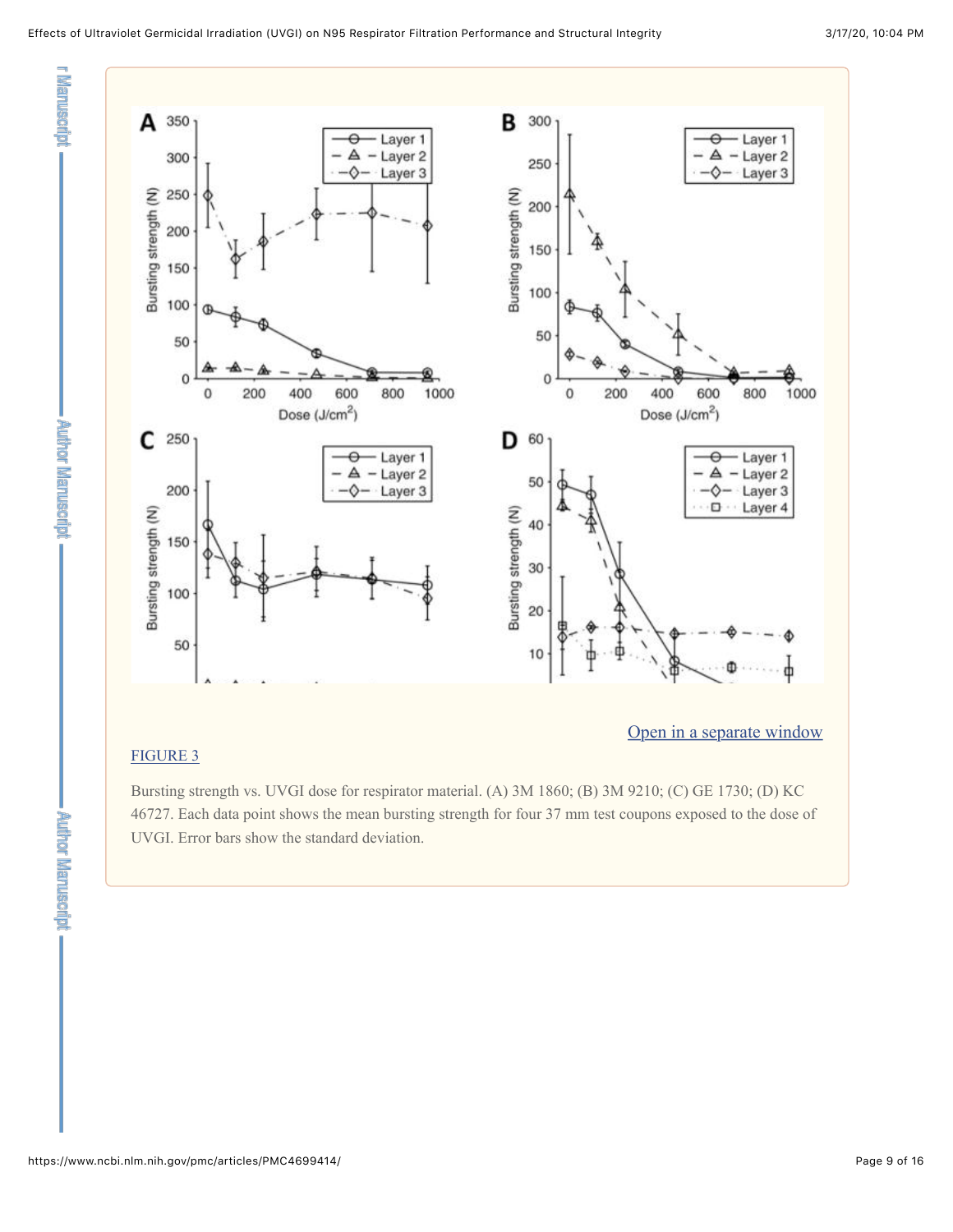### TABLE II

**Author Marnesotpt** 

**Author Marwashpr** 

**Author Marweaript** 

#### Burst Strength of Respirator Layers After UVGI Exposure

| <b>Respirator</b> | <b>UVGI Dose</b><br>(J/cm <sup>2</sup> ) | Layer 1       |               | Layer 2       |               | Layer 3          |        | Layer 4                   |       |
|-------------------|------------------------------------------|---------------|---------------|---------------|---------------|------------------|--------|---------------------------|-------|
|                   |                                          | Change<br>(%) | $p-$<br>value | Change<br>(%) | $p-$<br>value | Change p-<br>(%) | value  | Change p-<br>(%)          | value |
| 3M 1860           | 120                                      | $-11%$        | 0.1718        | 2%            | 0.999         | $-35%$           | 0.133  |                           |       |
|                   | 240                                      | $-22%$        | 0.0025        | $-24%$        | 0.0236        | $-25%$           | 0.3703 |                           |       |
|                   | 470                                      | $-64%$        | < 0001        | $-63%$        | < 0001        | $-10%$           | 0.9427 |                           |       |
|                   | 710                                      | $-91%$        | < 0.001       | $-89%$        | < 0001        | $-9%$            | 0.9562 |                           |       |
|                   | 950                                      | $-92%$        | < 0001        | $-96%$        | < 0001        | $-17%$           | 0.7254 |                           |       |
| 3M 9210           | 120                                      | $-9%$         | 0.238         | $-26%$        | 0.1104        | $-34%$           | < 0001 |                           |       |
|                   | 240                                      | $-52%$        | < 0001        | $-52%$        | 0.0007        | $-70%$           | < 0001 |                           |       |
|                   | 470                                      | $-90%$        | < 0.001       | $-76%$        | < 0001        | $-98%$           | < 0001 |                           |       |
|                   | 710                                      | $-99%$        | < 0001        | $-97%$        | < 0001        | $-99%$           | < 0001 |                           |       |
|                   | 950                                      | $-98%$        | < 0001        | $-96%$        | < 0001        | $-100%$          | < 0001 |                           |       |
| Gerson 1730       | 120                                      | $-33%$        | 0.0175        | $-11%$        | 0.816         | $-6%$            | 0.9868 |                           |       |
|                   | 240                                      | $-37%$        | 0.0063        | $-21%$        | 0.341         | $-17%$           | 0.6023 |                           |       |
|                   | 470                                      | $-29%$        | 0.0355        | $-30%$        | 0.1022        | $-12%$           | 0.8202 |                           |       |
|                   | 710                                      | $-32%$        | 0.0199        | $-76%$        | < 0001        | $-17%$           | 0.5945 |                           |       |
|                   | 950                                      | $-35%$        | 0.0102        | $-93%$        | < 0001        | $-31%$           | 0.115  |                           |       |
|                   |                                          |               |               |               |               |                  |        | Open in a separate window |       |

The breaking strength of the respirator straps also decreased after UVGI exposure, but the effect was less pronounced than for the layers of respirator material (*Figure 4*). At a dose of 590 J/cm<sup>2</sup>, the mean strap breaking strengths decreased 10–21% compared to the paired controls, while the decrease was 14–28% for 1180 J/cm<sup>2</sup> and 20–51% for 2360 J/cm<sup>2</sup>. In most cases, the decrease in breaking strength was statistically significant [\(Table III\)](https://www.ncbi.nlm.nih.gov/pmc/articles/PMC4699414/table/T3/).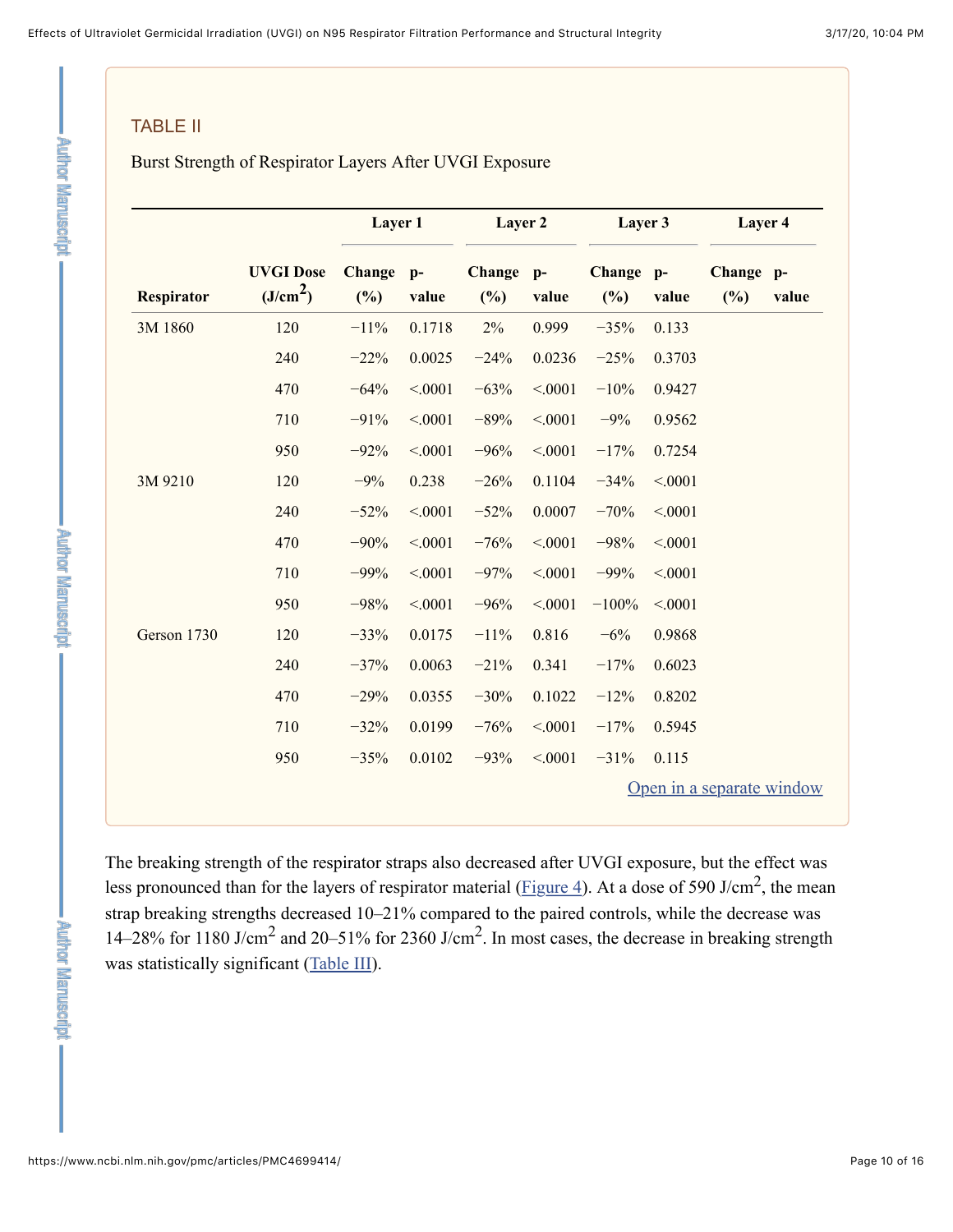

**Author Marnestipt** 

**Author Marwasitat** 

**Author Marwac** 

Breaking strength vs. UVGI dose for respirator straps. Each data point shows the mean breaking strength for the respirator straps exposed to the dose of UVGI. Eight straps were tested at 4 different doses, with a matched control tested for each exposed strap (32 controls total). Error bars show the standard deviation.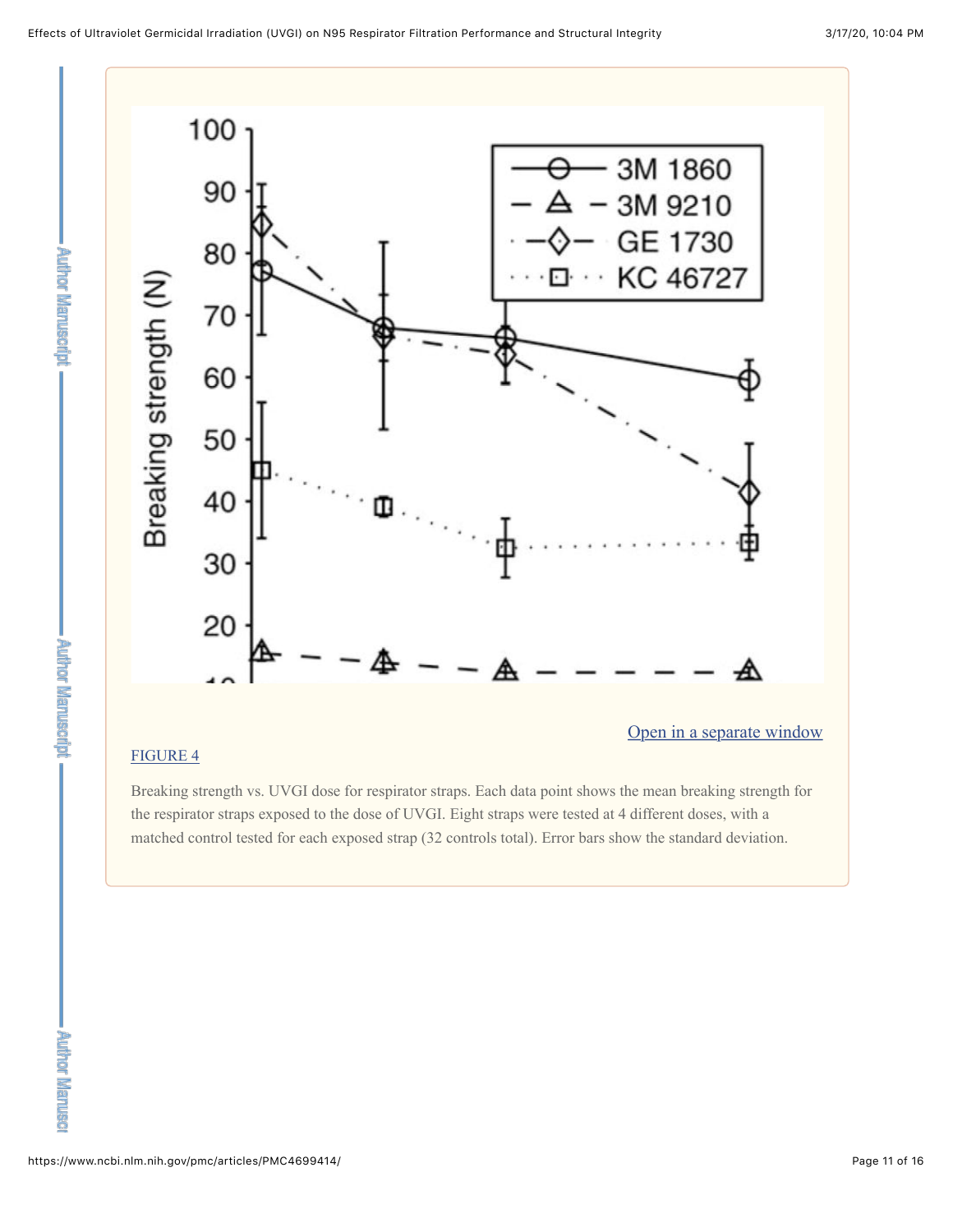## TABLE III

듈

**Property Figure** 

**Author Marwassipt** 

#### Strap Breaking Strength After UVGI Exposure

|                      |                             | <b>Breaking strength</b> |         |  |  |
|----------------------|-----------------------------|--------------------------|---------|--|--|
| <b>Respirator</b>    | <b>UVGI</b> Dose $(J/cm^2)$ | Change (%) p-value       |         |  |  |
| 3M 1860              | 590                         | $-12%$                   | 0.2244  |  |  |
|                      | 1180                        | $-14%$                   | 0.011   |  |  |
|                      | 2360                        | $-23%$                   | 0.0053  |  |  |
| 3M 9210              | 590                         | $-10%$                   | 0.0004  |  |  |
|                      | 1180                        | $-20%$                   | < 0001  |  |  |
|                      | 2360                        | $-20%$                   | 0.0004  |  |  |
| Gerson 1730          | 590                         | $-21\%$                  | 0.0023  |  |  |
|                      | 1180                        | $-25%$                   | < 0.001 |  |  |
|                      | 2360                        | $-51\%$                  | < 0.001 |  |  |
| Kimberly-Clark 46727 | 590                         | $-13%$                   | 0.0012  |  |  |
|                      | 1180                        | $-28%$                   | 0.0082  |  |  |
|                      | 2360                        | $-26%$                   | 0.2648  |  |  |

# **DISCUSSION**

Ultraviolet germicidal irradiation could potentially be used to disinfect disposable respirators, which could allow the respirators to be used safely multiple times during a public health emergency. However, before such a system can be implemented, it is important to understand how UVGI affects the respirator material, and especially whether UVGI degrades the protection offered by the respirator.

Previous studies of the effects of a single cycle or three cycles of lower doses of UVGI on respirators found that the penetration and resistance were not significantly changed.  $(11,12)$  $(11,12)$  $(11,12)$  $(11,12)$  The much higher doses of UVGI used in our experiments led to an increase in particle penetration of up to 1.25% in our respirator coupons, although all of the respirators had mean penetration values below 5% even after the maximum exposure levels. No obvious dose-response relationship occurred between the UVGI dose and the change in penetration, probably due in large part to variability in the coupons and the penetration test itself. These results suggest that UVGI could be used for respirator disinfection, but would need to be implemented cautiously, especially for respirators with a smaller safety margin between the actual penetration value and the 5% maximum allowed for an N95 respirator. It also suggests that each individual model of respirator to be disinfected should be tested, and that more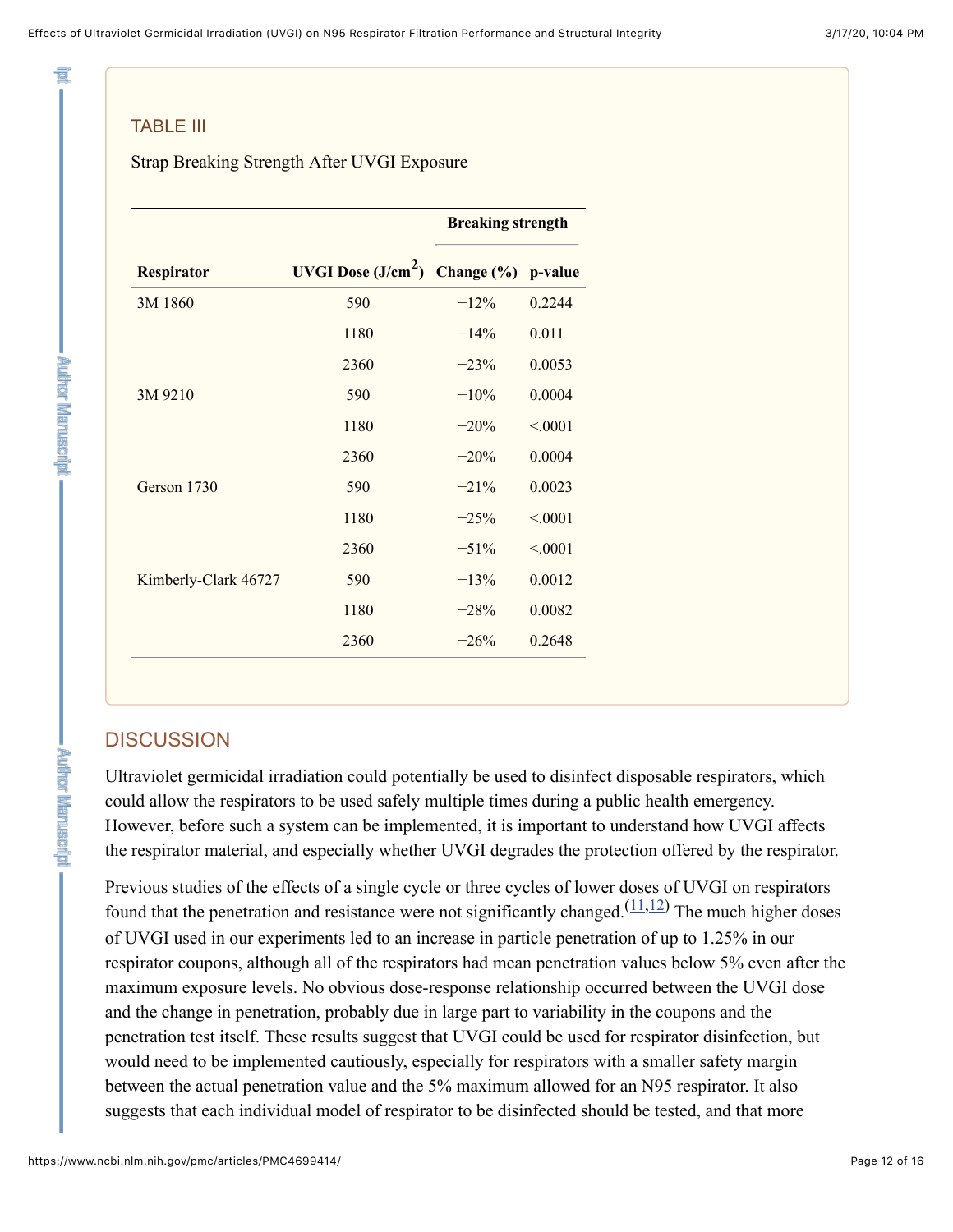**Author Marwashipt -**

**Author Marwachpt** 

**Author Marwacht** 

testing is needed to determine if the particle penetration through UVGI-exposed respirators can increase to unacceptable values in some cases. The flow resistance was essentially unchanged after UVGI exposure for all of respirators tested, and it seems unlikely that the flow resistance will be a matter of concern with a UVGI system.

In contrast to the penetration and resistance, the strength of the respirator materials was dramatically affected by UVGI exposure in most cases. At the highest doses, many of the layers had lost most or all of their strength, and in several cases the material was visibly degraded with obvious breaks or tears and came apart easily. This suggests that the upper limit for UVGI exposure during repeated disinfection cycles would be set by the physical degradation of the respirator material and not by a loss in filtration capacity. For some respirator models, this could potentially serve as a useful warning; if the respirator material is degraded noticeably after UVGI disinfection, the respirator should be discarded. The respirator straps retained most of their strength even at the highest doses, which suggests again that the degradation of the body of the respirator will be the limiting factor in the use of UVGI and not the degradation of the straps. We believe that the most likely reason that the filtration capacity and the flow resistance do not change substantially even though the strength decreases is that the amount of physical load placed on the respirator material during filtration testing (and in normal use) is much lower than the maximum strength of the material. Consequently, the respirator material has a tremendous reserve capacity of physical strength. Although UVGI reduces the strength and toughness of polymers like polypropylene, the fibers will not actually break unless they are stressed.  $\frac{(14)}{1}$  $\frac{(14)}{1}$  $\frac{(14)}{1}$  Thus, we think the filter layer remains intact and is able to maintain its filtration capacity.

The number of UVGI cycles to which a disposable respirator could be subjected is a function of the resistance of the respirator to degradation and the UVGI dose used for each cycle. The UVGI dose, in turn, is controlled by the amount of UVGI required to inactivate any pathogens on the respirator. Two studies of UVGI disinfection of respirators exposed to droplets and aerosols containing influenza virus found that a 1.8 J/cm<sup>2</sup> dose was sufficient to reduce the amount of viable influenza virus by a factor of  $>10^4$  (>4-log reduction).  $(6.8)$  $(6.8)$  $(6.8)$  This suggests that, for influenza virus, dozens of UVGI disinfection cycles could be performed on respirators without the UVGI affecting their performance. Other pathogens require higher UVGI doses for disinfection (broadly speaking, to achieve a given reduction in viability, bacteria require higher doses than viruses and spores require much higher doses than vegetative cells).  $(14)$  $(14)$  $(14)$  For example, the UVGI dose required to disable 90% of a pathogen in aqueous suspension has been reported to be about 2.3 mJ/cm<sup>2</sup> for influenza A virus, 4.8 mJ/cm<sup>2</sup> for *Mycobacterium tuberculosis* (which causes tuberculosis), and 41.1 mJ/cm<sup>2</sup> for *Bacillus anthracis* spores (which cause anthrax).  $\frac{(14)}{2}$  $\frac{(14)}{2}$  $\frac{(14)}{2}$  Thus, the utility of a UVGI system for disinfecting respirators may depend in part upon the pathogen involved.

Another important aspect to the UVGI disinfection and reuse of disposable respirators is the attenuation of the light by the FFR material, since this reduces the irradiation of pathogens trapped in the interior layers of the respirator. This is not a concern if disinfection of the exterior layers of the respirator is sufficient, but needs to be considered if complete disinfection is required. Fisher and Shaffer examined this question and estimated that, to expose the innermost part of a respirator to a given dose of UVGI, the exterior dose needed to be from 3.2–400 times the required interior level,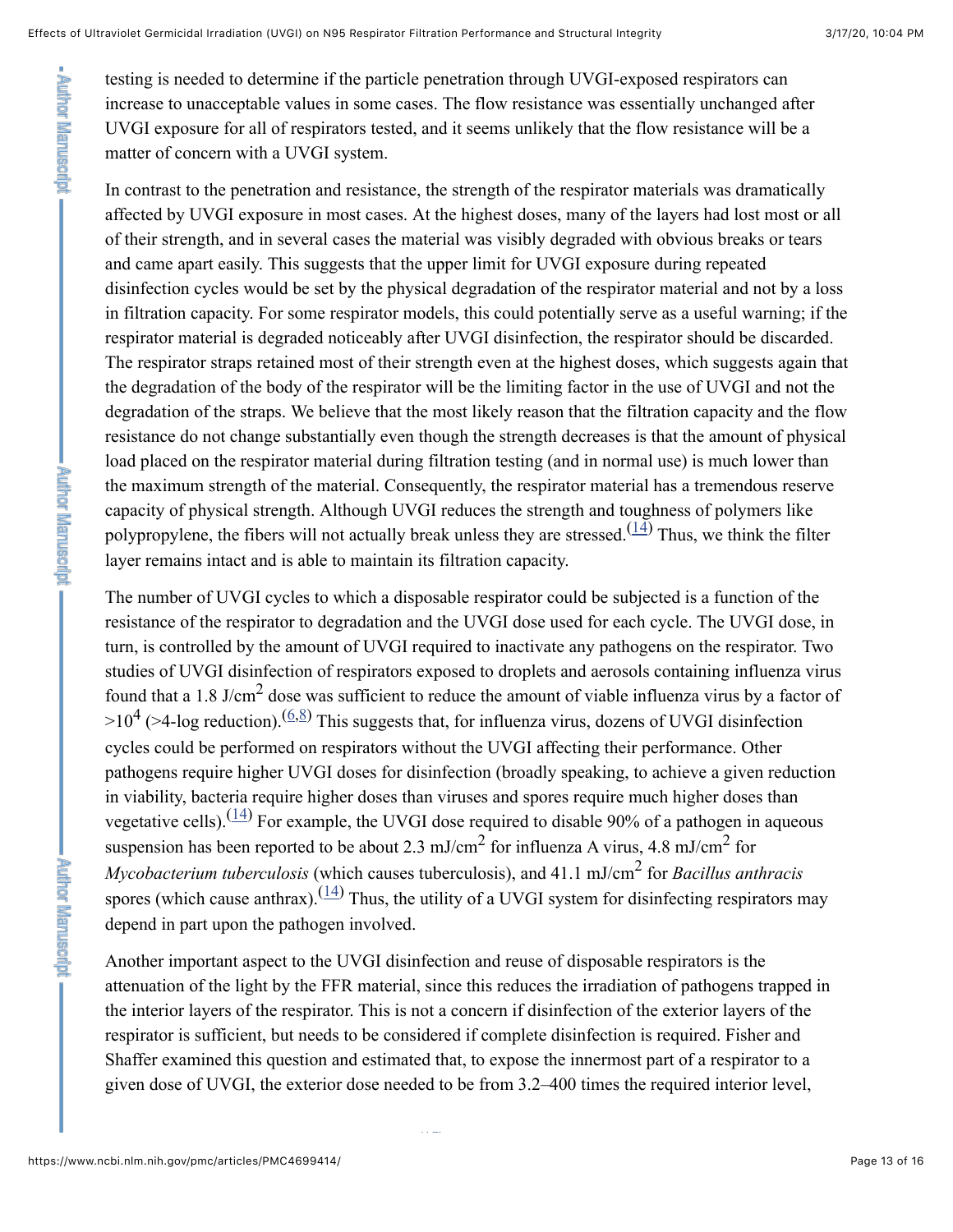depending upon the model of the respirator.  $\frac{(17)}{17}$  $\frac{(17)}{17}$  $\frac{(17)}{17}$  This suggests that some respirator models may work better with a UVGI system than others. The accumulation of contaminants on the respirator also can reduce the penetration of UVGI into the interior and increase the dose needed for disinfection.  $(16)$  $(16)$  $(16)$ 

A working group formed by the US Department of Veterans Affairs recently proposed desirable characteristics for a disposable N95 respirator designed specifically for healthcare workers.  $(19)$  $(19)$  One of their recommendations was that such a respirator be capable of being disinfected 50 times with each disinfection cycle taking less than 60 sec. Our results suggest that, with the appropriate design and choice of materials, a respirator and UVGI system could be designed to meet this goal. It would be relatively easy to design a small UVGI system that could meet the 60-sec cycle goal, while this would be extremely difficult for a chemical immersion, vapor, or steam-based system. In addition, because UVGI does not involve hazardous chemicals and can be reasonably compact and inexpensive, such systems could be deployed virtually anywhere within a healthcare facility for quick and easy disinfection of respirators by workers after tending to a patient.

Finally, the limitations of our study need to be acknowledged. First, we anticipate that the effects of UVGI on other respirators would be similar to those seen on the four models we tested, but if a UVGI system were to be implemented, the actual model of respirator used would need to be tested to determine the effects of UVGI upon it. Second, we tested coupons of material in a standard filter tester, which uses a unidirectional air flow and a dry salt aerosol. We expect that the results would be similar for intact respirators worn by people who are exhaling humid air and inhaling air containing a variety of types of particles, but this should be verified.

## **CONCLUSIONS**

The capacity to disinfect and reuse disposable N95 respirators may be needed during a pandemic of an infectious disease that spreads by airborne particles. Ultraviolet germicidal irradiation is one possible method for accomplishing this. In our experiments, UVGI had a small effect on filtration performance and essentially no effect on flow resistance at doses up to 950 J/cm<sup>2</sup>, while the structural integrity of the respirators showed a noticeable decrease at lower doses. The strength of the respirator straps was less affected by UVGI than the strength of the body material. Our results suggest that UVGI could be used to disinfect respirators, although the maximum number of disinfection cycles will be limited by the respirator model and the UVGI dose required to inactivate the pathogen.

# Supplementary Material

#### <span id="page-13-0"></span>**Supplement**

[Click here to view.](https://www.ncbi.nlm.nih.gov/pmc/articles/PMC4699414/bin/NIHMS747549-supplement-Supplement.pdf) (194K, pdf)

## **Acknowledgments**

**Author Marwachpi** 

**Author Manuscript —**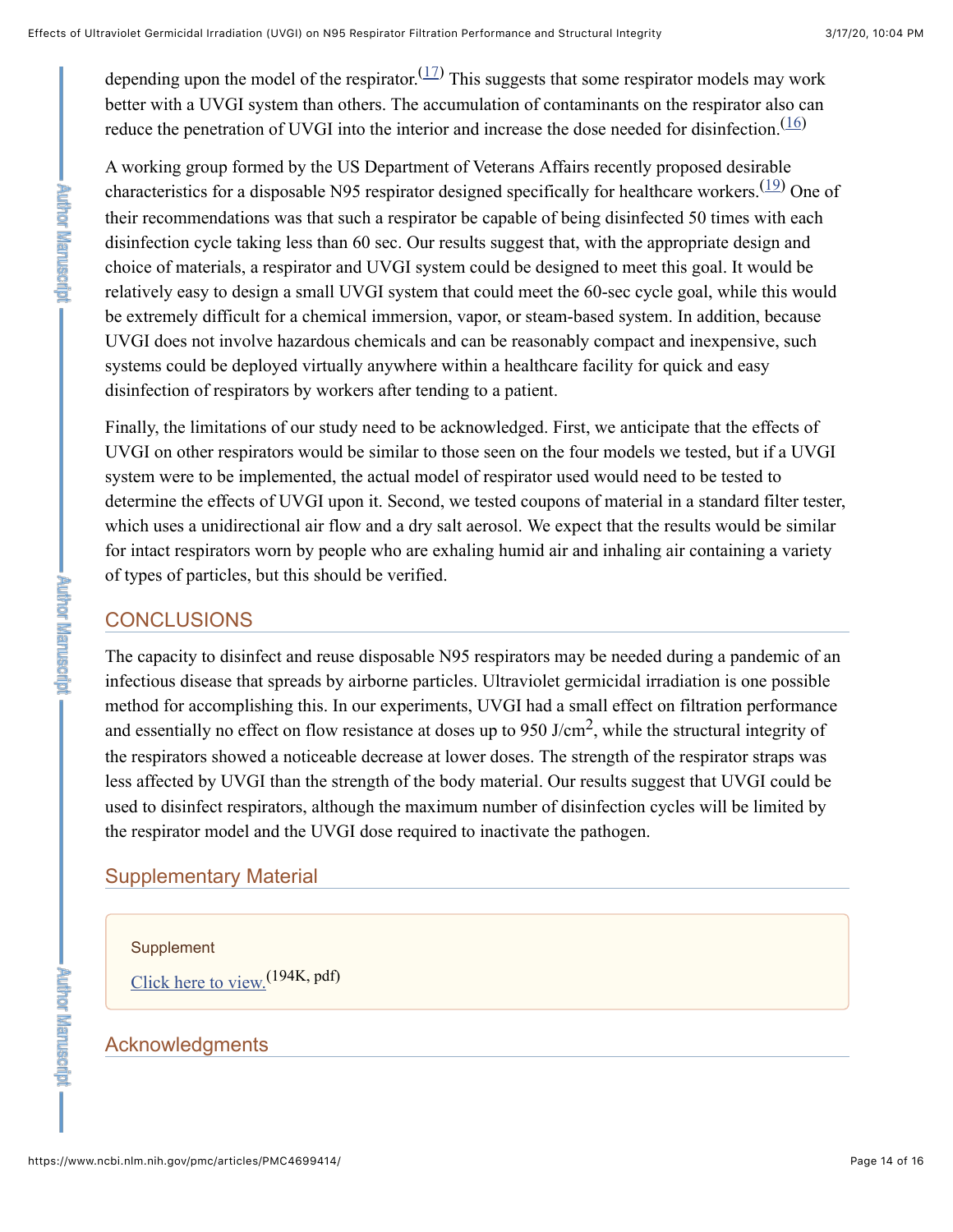The authors thank David H. Edgell of NIOSH for machining the parts for the burst strength tester. The findings and conclusions in this report are those of the authors and do not necessarily represent the official position of the National Institute for Occupational Safety and Health (NIOSH). Mention of a specific product or company does not constitute endorsement by the NIOSH. This work is not intended to imply that UVGI is or is not a modification or maintenance for the purposes of 42 CFR Part 84 or 29 CFR 1910.134. All maintenance procedures must be performed in accordance with manufacturer's instructions to maintain the respirator in a NIOSH certified configuration. This article is not subject to US copyright law.

# **Footnotes**

**Author Marnesotpt** 

**Author Marweaript** 

Author Is

#### [SUPPLEMENTAL MATERIAL](#page-13-0)

[Supplemental data](#page-13-0) for this article can be accessed at tandfonline.com/uoeh. AIHA and ACGIH members may also access [supplementary material](#page-13-0) at [http://oeh.tandfonline.com/.](http://oeh.tandfonline.com/)

# **References**

<span id="page-14-0"></span>1. Siegel JD, Rhinehart E, Jackson M, Chiarello L. Guideline for isolation precautions: Preventing transmission of infectious agents in health care settings. Am J Infect Control. 2007;35(10 Suppl 2):S65–164. [[PubMed\]](https://www.ncbi.nlm.nih.gov/pubmed/18068815) [\[Google Scholar](https://scholar.google.com/scholar_lookup?journal=Am+J+Infect+Control&title=Guideline+for+isolation+precautions:+Preventing+transmission+of+infectious+agents+in+health+care+settings&author=JD+Siegel&author=E+Rhinehart&author=M+Jackson&author=L+Chiarello&volume=35&issue=10+Suppl+2&publication_year=2007&pages=S65-164&pmid=18068815&)]

<span id="page-14-1"></span>2. IOM. Respiratory Protection for Healthcare Workers in the Workplace Against Novel H1N1 Influenza A: A Letter Report. Washington, DC: Institute of Medicine; 2009. [\[Google Scholar](https://scholar.google.com/scholar_lookup?title=Respiratory+Protection+for+Healthcare+Workers+in+the+Workplace+Against+Novel+H1N1+Influenza+A:+A+Letter+Report&publication_year=2009&)]

<span id="page-14-2"></span>3. IOM. Reusability of Facemasks During an Influenza Pandemic: Facing the Flu. Washington, DC: Institute of Medicine; 2006. [[Google Scholar\]](https://scholar.google.com/scholar_lookup?title=Reusability+of+Facemasks+During+an+Influenza+Pandemic:+Facing+the+Flu&publication_year=2006&)

<span id="page-14-3"></span>4. OSHA. Pandemic Influenza Preparedness and Response Guidance for HealthcareWorkers and Healthcare Employers. Washington, DC: Occupational Safety and Health Administration; 2009. Report No. OSHA 3328-05R 2009. [[Google Scholar\]](https://scholar.google.com/scholar_lookup?title=Pandemic+Influenza+Preparedness+and+Response+Guidance+for+HealthcareWorkers+and+Healthcare+Employers&publication_year=2009&)

<span id="page-14-4"></span>5. CDC. [accessed March 20, 2013];Questions & Answers Regarding Respiratory Protection for Infection Control Measures for 2009 H1N1 Influenza among Healthcare Personnel. [Online] Available at <http://www.cdc.gov/h1n1flu/guidance/ill-hcpqa.htm>.

<span id="page-14-5"></span>6. Lore MB, Heimbuch BK, Brown TL, Wander JD, Hinrichs SH. Effectiveness of three decontamination treatments against influenza virus applied to filtering facepiece respirators. Ann Occup Hyg. 2012;56(1):92–101. [[PubMed\]](https://www.ncbi.nlm.nih.gov/pubmed/21859950) [\[Google Scholar](https://scholar.google.com/scholar_lookup?journal=Ann+Occup+Hyg&title=Effectiveness+of+three+decontamination+treatments+against+influenza+virus+applied+to+filtering+facepiece+respirators&author=MB+Lore&author=BK+Heimbuch&author=TL+Brown&author=JD+Wander&author=SH+Hinrichs&volume=56&issue=1&publication_year=2012&pages=92-101&pmid=21859950&)]

<span id="page-14-7"></span>7. Viscusi DJ, Bergman MS, Novak DA, et al. Impact of three biological decontamination methods on filtering facepiece respirator fit, odor, comfort, and donning ease. J Occup Environ Hyg. 2011;8(7):426–436. [[PubMed\]](https://www.ncbi.nlm.nih.gov/pubmed/21732856) [\[Google Scholar](https://scholar.google.com/scholar_lookup?journal=J+Occup+Environ+Hyg&title=Impact+of+three+biological+decontamination+methods+on+filtering+facepiece+respirator+fit,+odor,+comfort,+and+donning+ease&author=DJ+Viscusi&author=MS+Bergman&author=DA+Novak&volume=8&issue=7&publication_year=2011&pages=426-436&pmid=21732856&)]

<span id="page-14-6"></span>8. Heimbuch BK, Wallace WH, Kinney K, et al. A pandemic influenza preparedness study: use of energetic methods to decontaminate filtering facepiece respirators contaminated with H1N1 aerosols and droplets. Am J Infect Control. 2011;39(1):e1-9. [\[PubMed](https://www.ncbi.nlm.nih.gov/pubmed/21145624)] [[Google Scholar\]](https://scholar.google.com/scholar_lookup?journal=Am+J+Infect+Control&title=A+pandemic+influenza+preparedness+study:+use+of+energetic+methods+to+decontaminate+filtering+facepiece+respirators+contaminated+with+H1N1+aerosols+and+droplets&author=BK+Heimbuch&author=WH+Wallace&author=K+Kinney&volume=39&issue=1&publication_year=2011&pages=e1-9&pmid=21145624&)